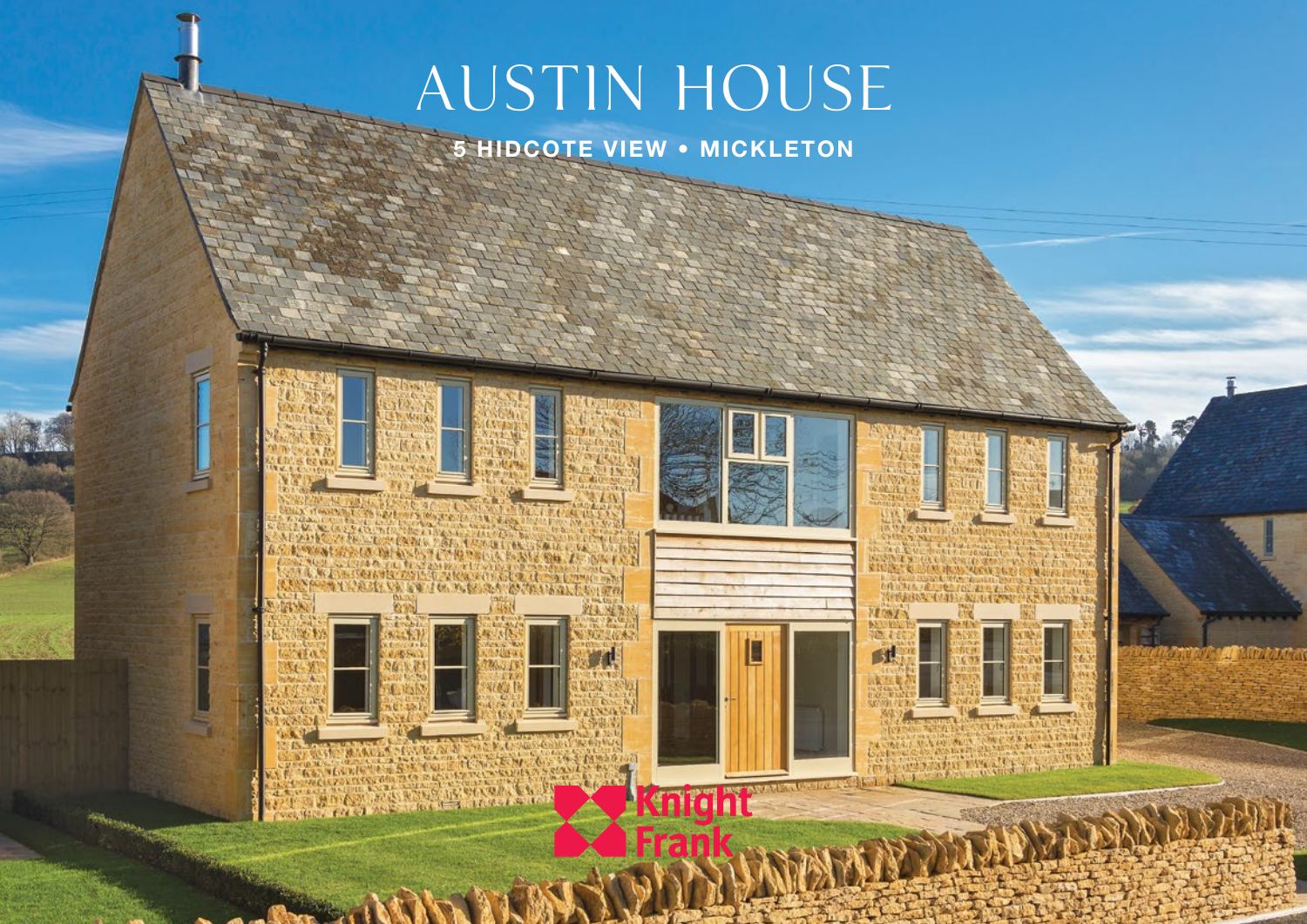Austin House **5 HIDCOTE VIEW • MICKLETON GLOUCESTERSHIRE • GL55 6EW**

*A charming new build detached family home, offering spacious open accommodation situated within the Cotswold Area of Outstanding Natural Beauty (AONB).*

**Ground Floor**: Entrance Hall • Playroom/Study Kitchen/Breakfast Room • Family/Dining Room • Sitting Room Utility • Cloakroom with W.C

**First Floor**: Landing • Bedroom 1 – En Suite Bathroom – Dressing Room • Bedroom 2 – En Suite Bedroom 3 • Bedroom 4 • Bathroom

**Outside**: Cotswold stone Driveway • Cotswold drystone wall frontage • Lawned Gardens • Patio • Detached Garage with storage above • Rear view over open countryside

> **Approximate Gross Internal Floor Area:** House: 214 sq m (2,304 sq ft) Garage: 37 sq m (400 sq ft) **Total: 251 sq m (2,704 sq ft)**

Stratford upon Avon 8.8 miles, M40 (Junction 12) 16.4 Miles, Honeybourne Train Station 4.4 miles, Stratford Upon Avon Train Station 9 Miles (trains to Birmingham from 43 mins and London Marylebone from 2h 5 mins) Moreton in Marsh Train Station 12 Miles (trains to London Paddington from 90 mins, Birmingham International Airport 35 miles, Central London 95 miles (All distances and times are approximate)

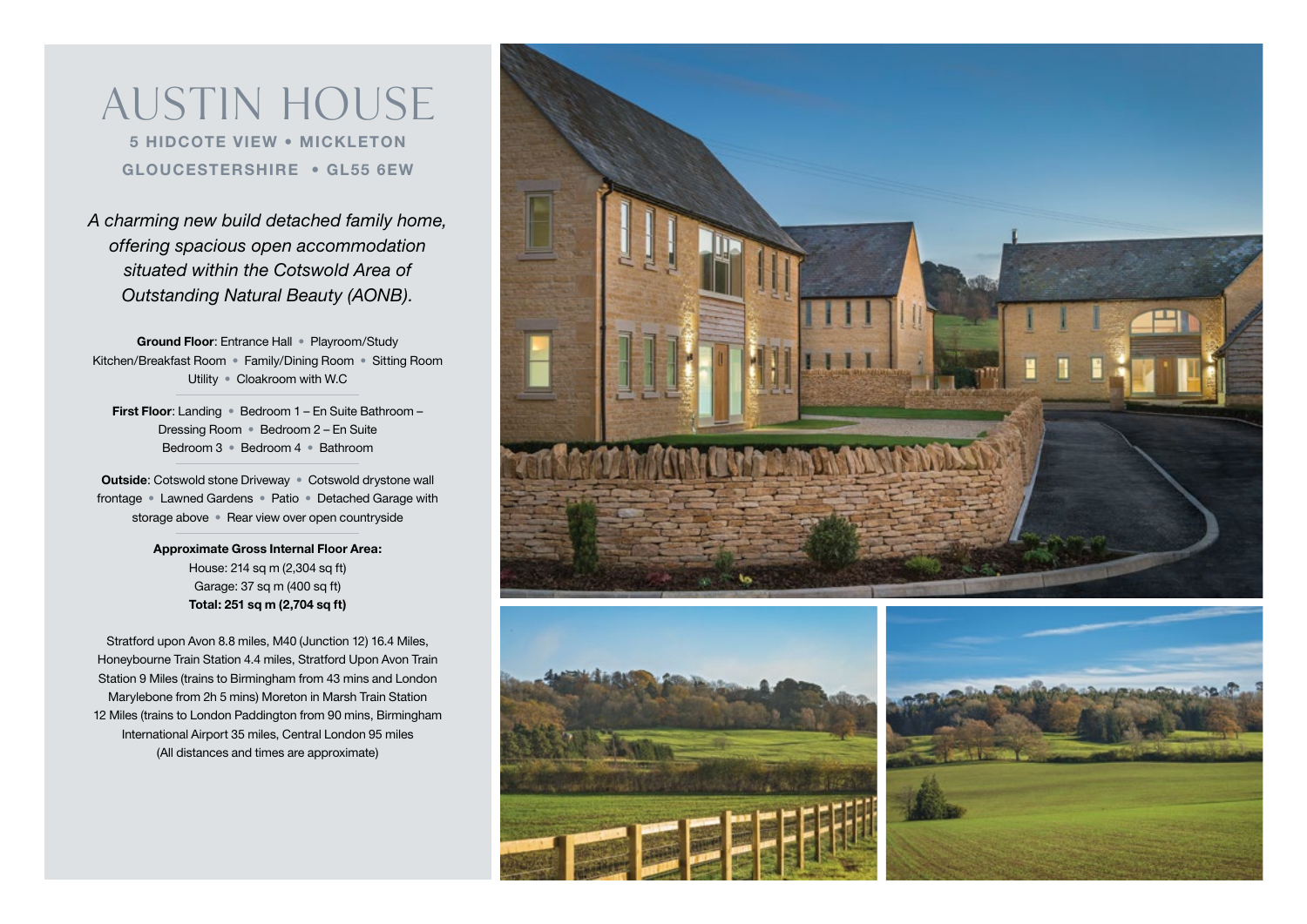

#### **Accommodation & Amenities**

Austin House is ideal for family life and entertaining. The accommodation is well-proportioned and finished throughout with high quality fixtures and fittings including a solid oak front door, solid oak veneer internal doors and exposed oak beams with a feature fireplace.

#### **Situation**

Granbrook View is an exclusive development of 7 bespoke 3 & 4 bedroom detached country homes, situated on the edge of Mickleton. These bespoke homes have been constructed by a renowned local developer, C. E. Gilbert & Son Developments Ltd.

The site is situated on the eastern edge of the popular village Mickleton on the Gloucestershire/Warwickshire borders, on the northern fringe of the Cotswolds. In a rural position within the Cotswold Area of Outstanding Natural Beauty (AONB). Enjoying views of Meon Hill and the surrounding countryside. The village features a general store, post office, butcher, Three Ways House Hotel (The Pudding Club), two public houses, Methodist Chapel and Parish Church of St Lawrence.

Mickleton lies approximately 9 miles from the historic market town of Stratford-upon-Avon, ideal for all day-to-day amenities and facilities. The local market town of Chipping Campden is within 4 miles and has a range of shops and restaurants.

There are also some excellent shopping and leisure facilities in nearby Stow on the Wold, Broadway and Cheltenham.

There are a number of golf courses in the area (Broadway Golf Club and Stratford Park Golf & Country Club) and racing at Stratford-upon-Avon, Warwick and Cheltenham.

#### **Schools**

There are a superb selection of private, state and grammar schools in the area to suit most requirements, including a primary school in the village itself, Chipping Campden High School, The Croft Prep (Stratford-upon-Avon), Stratford Grammar School, King Edward School for Boys and private schools (Warwick Boys School and Kings High School for Girls) in Warwick.

# **Description of Property**

Austin House is set on an attractive plot with additional parking and a private garden with planting. The accommodation is well-proportioned and finished to a high standard using premium quality materials, that combine traditional features with contemporary construction methods. The property is constructed from Cotswold Stone, natural Welsh slate roof covering and includes traditional timber casement windows.

- Feature reception hall with a half turn staircase and light tumbled Travertine flooring
- Solid oak front door
- Conservation coloured Timber casement windows
- Solid oak veneer internal doors
- Solid oak window sills to ground floor
- Kitchen with bespoke painted hand made units, granite work surfaces, combination of built-in Neff & Rangemaster appliances, light tumbed Travertine flooring and bi fold doors to garden patio
- Sitting Room with feature Cotswold Stone fireplace with exposed beam and double doors to garden patio
- Family/Dining Room opening to Kitchen with double doors to garden patio
- Playroom/Study
- Ground floor Cloakroom with W.C. and vanity unit
- Utility Room with storage cupboards and feature Belfast sink
- Spacious Landing with feature window
- Master Bedroom 1 with En Suite Bathroom fitted with Roca and Bristan fixtures
- Bedroom 2 with En Suite fitted with Roca and Bristan fixtures
- Bedroom 3
- Bedroom 4
- Family Bathroom fitted with Roca and Bristan fixtures